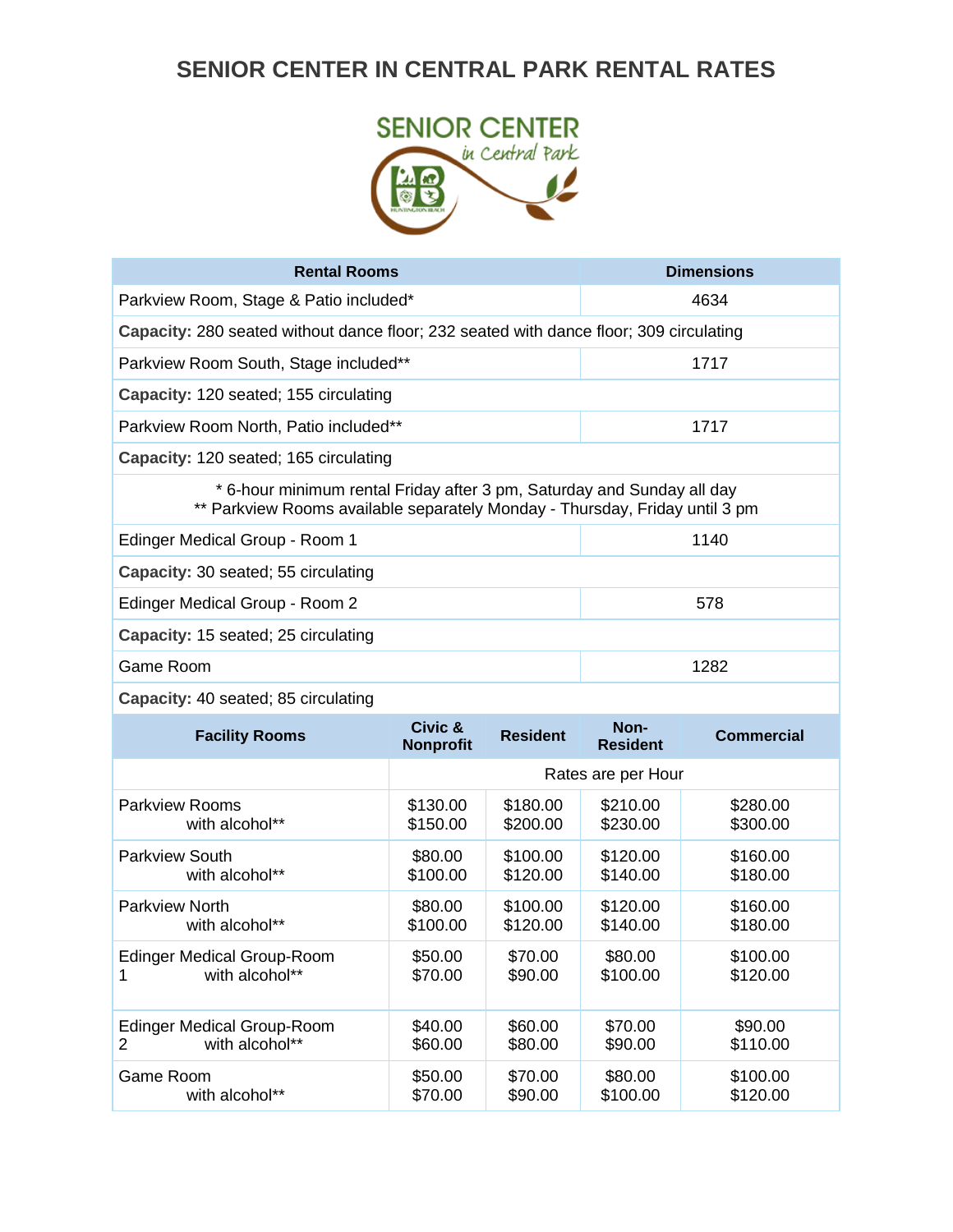## **SENIOR CENTER IN CENTRAL PARK RENTAL RATES**

| Dance Room                                                              | \$50.00                                                             | \$70.00                                      | \$80.00  | \$100.00 |
|-------------------------------------------------------------------------|---------------------------------------------------------------------|----------------------------------------------|----------|----------|
| <b>Group Exercise Room</b><br>\$50.00<br>\$70.00                        |                                                                     | \$80.00                                      | \$100.00 |          |
| Kitchen*<br>Less than 4 hours                                           | \$20.00 per hour                                                    |                                              |          |          |
| Kitchen*                                                                | Flat fee                                                            |                                              |          |          |
| More than 4 hours                                                       | \$100.00                                                            | \$100.00                                     | \$150.00 | \$150.00 |
| Civic & Nonprofit                                                       | Reduce 50% Mon-Thurs, 8:00 am to 10:00 pm; based on<br>availability |                                              |          |          |
| Deposit (Refundable)                                                    | $$100 - $1,000$                                                     |                                              |          |          |
| *Vendor use with room rental only<br>** Security Guards Required        |                                                                     |                                              |          |          |
|                                                                         | <b>Additional Fees</b>                                              |                                              |          |          |
| Liability Insurance<br>(up to 100 attendees)                            |                                                                     | \$85.00 no alcohol<br>\$148.00 with alcohol  |          |          |
| Liability Insurance<br>$(101 + \text{attendees})$                       |                                                                     | \$119.00 no alcohol<br>\$182.00 with alcohol |          |          |
| <b>Alcohol Processing Fee</b>                                           |                                                                     |                                              |          |          |
| (if charging for alcohol or an entrance fee)                            |                                                                     |                                              | \$60.00  |          |
|                                                                         |                                                                     |                                              |          |          |
| <b>Temporary Permit is required from the County of Orange</b>           |                                                                     |                                              |          |          |
| Application Fee due to Change or Cancellation<br>(Non-Refundable)       |                                                                     |                                              | \$10.00  |          |
| Staff coverage during normally Closed Hours                             |                                                                     |                                              | \$25.00  |          |
| Monday - Thursday, after 5 pm<br>Friday after 3 pm, Saturdays & Sundays |                                                                     |                                              | \$35.00  |          |
| Set-up & Cleaning                                                       |                                                                     | \$25.00 - \$250.00<br>Flat fee               |          |          |
| <b>Event Accessories</b>                                                |                                                                     | \$10.00 - \$300.00                           |          |          |
|                                                                         |                                                                     |                                              | per use  |          |
| <b>Wedding Package</b>                                                  |                                                                     |                                              |          |          |
| #1 Ceremony & Reception                                                 |                                                                     | \$3000.00 Flat fee                           |          |          |
| #2 Reception Only                                                       |                                                                     | \$1900.00 Flat fee                           |          |          |
| #3 Outdoor Lawn/Patio Ceremony                                          |                                                                     | \$600.00 Flat fee                            |          |          |